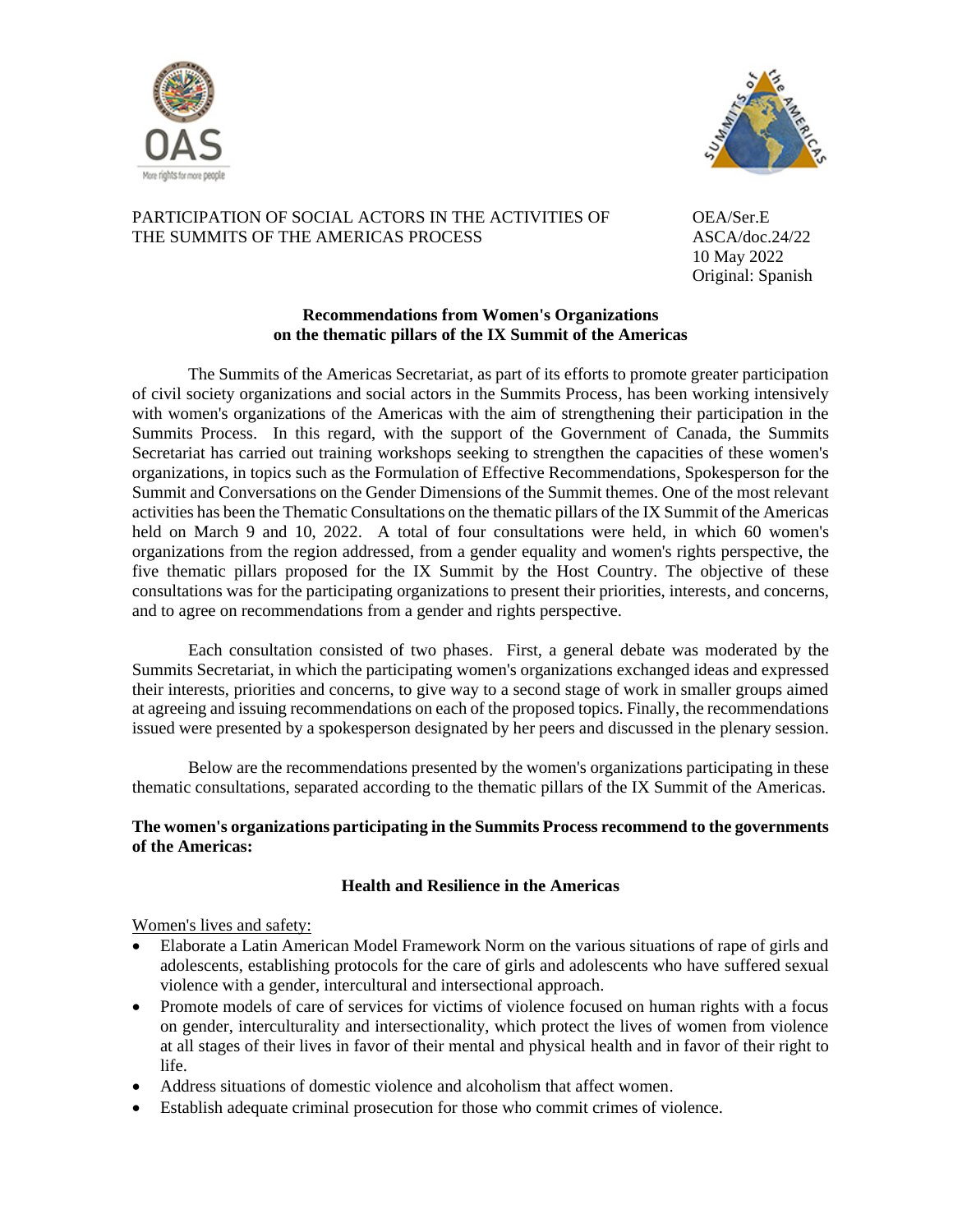- Have up-to-date data from violence surveys.
- Implement a comprehensive family approach as a measure to prevent femicide.

# Access to health:

- Guarantee timely and comprehensive access to health services focused on human rights and appropriate to the particular needs of indigenous women (ILO Convention 169); Afro-descendants; informal workers; migrants, especially during their displacement, when they are most vulnerable; girls and adolescents who are victims of sexual violence; pregnant women, addressing maternal deaths and not criminalizing abortions; women in poverty; victims of trafficking, among others.
- Address urban and rural health inequality, at all stages of their lives, to indigenous and Afrodescendant women, informal workers and migrants.
- Guarantee essential services, such as first aid and shelters, to victims of domestic violence, also taking into account their right to mental and physical health, and their right to life.
- Establish protocols for the care of girls and adolescents who have suffered sexual violence with a gender, interculturality and intersectionality approach.

# Public policies:

- Formulate public policies on health that recognize the differentiated impact of COVID-19 on women with an intersectional and intercultural gender approach.
- Develop public policies with a comprehensive vision of health, with community and regional participation, in order to improve women's health care and access at all stages of life, without discrimination.
- Respect and incorporate the ancestral practices of the different indigenous and Afro ethnic cultures.

# Mental health:

- Increase the mental health budget for the creation of mental health services in all countries. (Unified Latin American Health System).
- Create post-pandemic mental health programs for women.

# Sexual and reproductive health

- Not to criminalize women who have abortions, adopting an official Latin American norm to decriminalize abortion in case of sexual abuse as a model law/framework.
- Guarantee a scientific and comprehensive sexual and reproductive education.
- Recognize dignified menstruation.

# Transparency:

- Ensure transparency in the purchase and delivery of medicines, prosecuting and punishing the falsification of medicines.
- Promote and finance observatories of health expenditures, allied with civil society, to guarantee citizen control and good accountability.
- Publicize the comprehensive health budgets of each country in the Americas and label allocations from a gender perspective.
- Update data and statistics on violence, access to justice, investment, and budgets for women's health.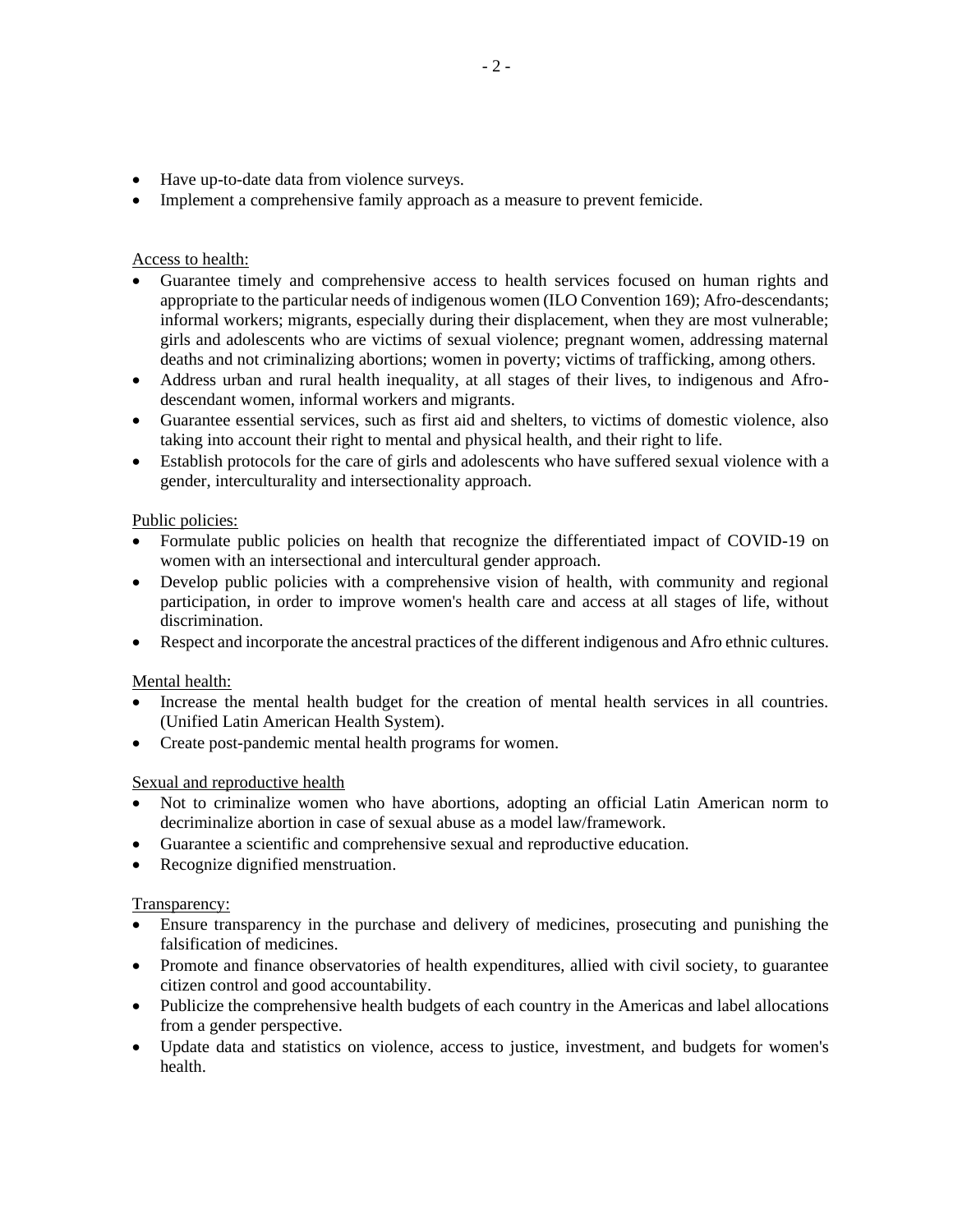## Education:

- Guarantee a scientific and comprehensive sexual and reproductive education.
- Adopt programs on sexual and reproductive health and family planning of the American Institute of Health, endorsed by PAHO and WHO, adapting legal and programmatic frameworks to international human rights standards in health.
- Ensure a comprehensive training of health professionals with a gender focus from their basic training in universities and techniques, incorporating educational programs with a gender, childhood, interculturality and intersectionality approach.
- Disseminate information about diseases and their effects on women, girls, and adolescents.

Care:

• Promote and create national systems of care, which include the coverage of health services for unpaid care workers, childcare and are linked to services for the prevention and care of violence against women.

## **Participating women's organizations:**

- 33 Mujeres A.C, Mexico
- Agenda Nacional Política Trans de México A. C., Mexico
- Asociación Nacional Cívica Femenina (ANCIFEM), Mexico
- Asociación Regional Mujeres Ingenieras, Peru
- Caribbean Women in Leadership (CIWIL), Trinidad and Tobago
- Cátedra Abierta Latinoamericana Matilda y las Mujeres en Ingeniería, Colombia
- CEDAW Committee of Trinidad and Tobago, Trinidad and Tobago
- Centro de Estudios y Formación Integral de la Mujer Yucatán SC, Mexico
- Centro de Promoción y Defensa de los Derechos Sexuales y Reproductivos-PROMSEX, Peru
- Centro Ecuatoriano de Desarrollo Alternativo (CEDEAL), Ecuador
- Club de Leones Mujeres e Innovación, Venezuela
- Comité Argentino de los Derechos del Niño (CASACIDN), Argentina
- Corporación Red de Empoderamiento de las Mujeres de Cartagena de Indias y Bolívar, Colombia
- Fundación Vida Jurídica, Venezuela
- Instituto para el Desarrollo Sostenible de la Mujer Lenca de Honduras (IDESMULH), Honduras
- Moflim, Peru
- Mujer Libertad AC, Mexico
- Red de Mujeres por los Derechos Humanos, El Salvador
- VIFAC, Mexico
- Voces de Mujeres Afrodescendientes en Panama, Panama
- Women Against Rape, Antigua and Barbuda

#### **Our Green Future and Accelerating the Clean Energy Transition**

Management of the resources:

- Include women in the management of water resources, considering that they are the main users of water.
- Promote zero food waste, according to FAO's existing program.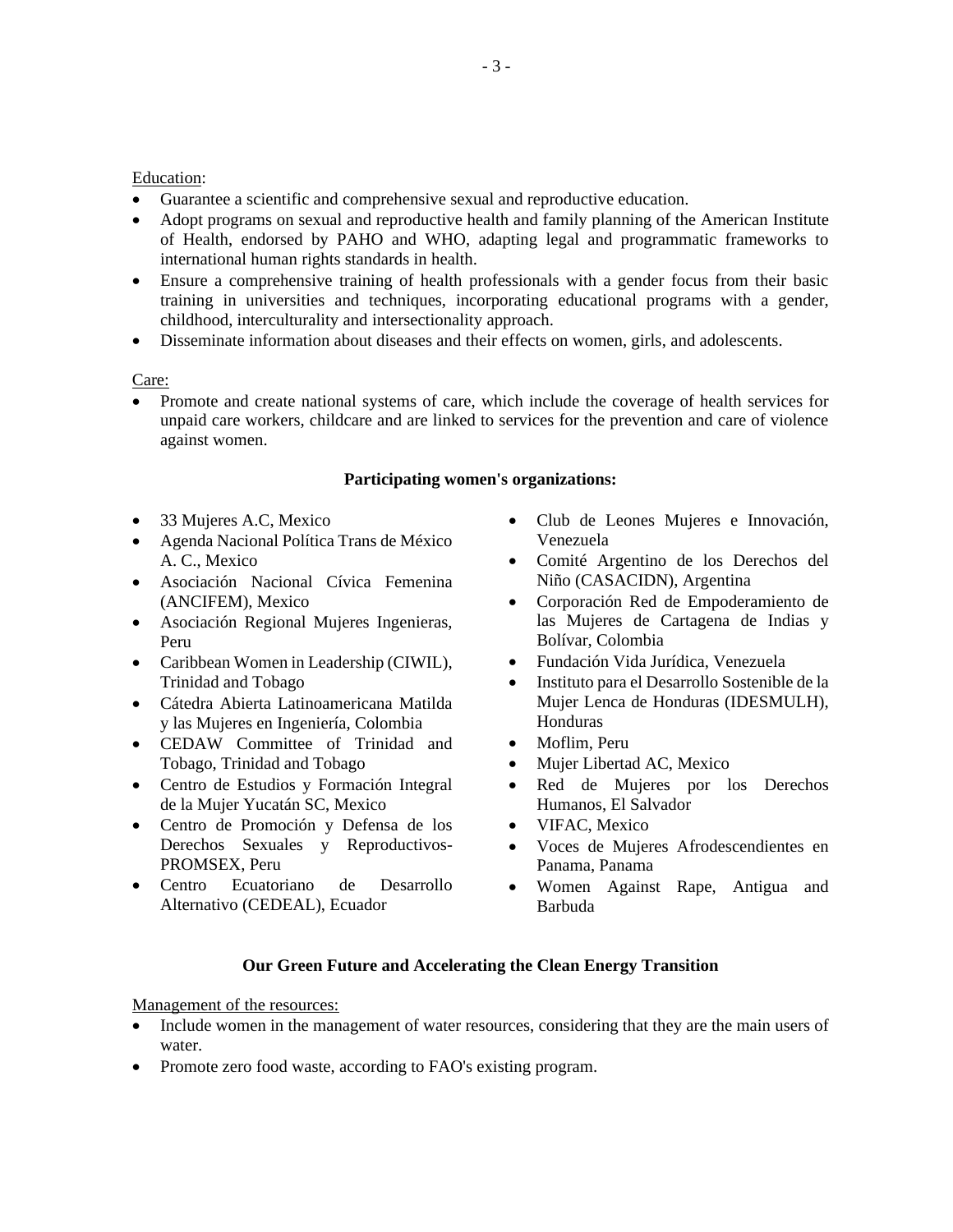Access to technologies:

• Adopt transformative and innovative technologies in the region, which allow to bring together natural resources such as water, in order to avoid displacements that put women's safety at risk.

## Education:

- Training on family farming, in order to strengthen food security.
- Train women in health and fair economy issues.
- Empower women and girls by training them in science and technology.
- Provide training to women on resilience in the event of climate disasters and on mitigation of the climate crisis from basic education.
- Seek solutions to climate change that include training women in agriculture, risk mitigation, environmental care, etc.

#### Health:

- Address the issue of toxicity, in order to prevent women from dying from poisoning due to the misuse and handling of toxic inputs.
- Ensure that companies are held accountable for the health services of women who are in informality handling products such as lithium and mercury, or those who work on the land with chemicals and pesticides, as well as those who work in the extraction of fossil fuels.

## Entrepreneurship:

- Encourage the promotion of women's participation as coordinators in agro-economy, with the aim of generating greater entrepreneurship and improving their family economy, their community and that of their municipality.
- Strengthen post-pandemic nutrition by supporting women's work in family farms.
- Support women to go from being microentrepreneurs to macro entrepreneurs, strengthening leadership and creating cooperatives that allow them to achieve this growth, resorting to funds and loans that support them in this emerging economy.

#### Food safety:

- Strengthen the food security and nutrition of the family and country through training and education, and through family farming.
- Address food insecurity through networks of women seeking to achieve control of forest areas with better family bio-gardens.

#### **Participating women's organizations:**

- 33 Mujeres A.C, Mexico
- Asociación Regional Mujeres Ingenieras, Peru
- Cátedra Abierta Latinoamericana Matilda y las Mujeres en Ingeniería, Colombia
- Central Nacional de Mujeres de Sectores Populares del Perú "Micaela Bastidas," Peru
- Centro de Estudios y Formación Integral de la Mujer Yucatán SC, Mexico
- CONARMIZ, Venezuela
- Género F, AC, Mexico
- Red de Mujeres por la Democracia, Guatemala
- Red de Mujeres por los Derechos Humanos, El Salvador
- Red de Mujeres, Honduras
- Vifac, Mexico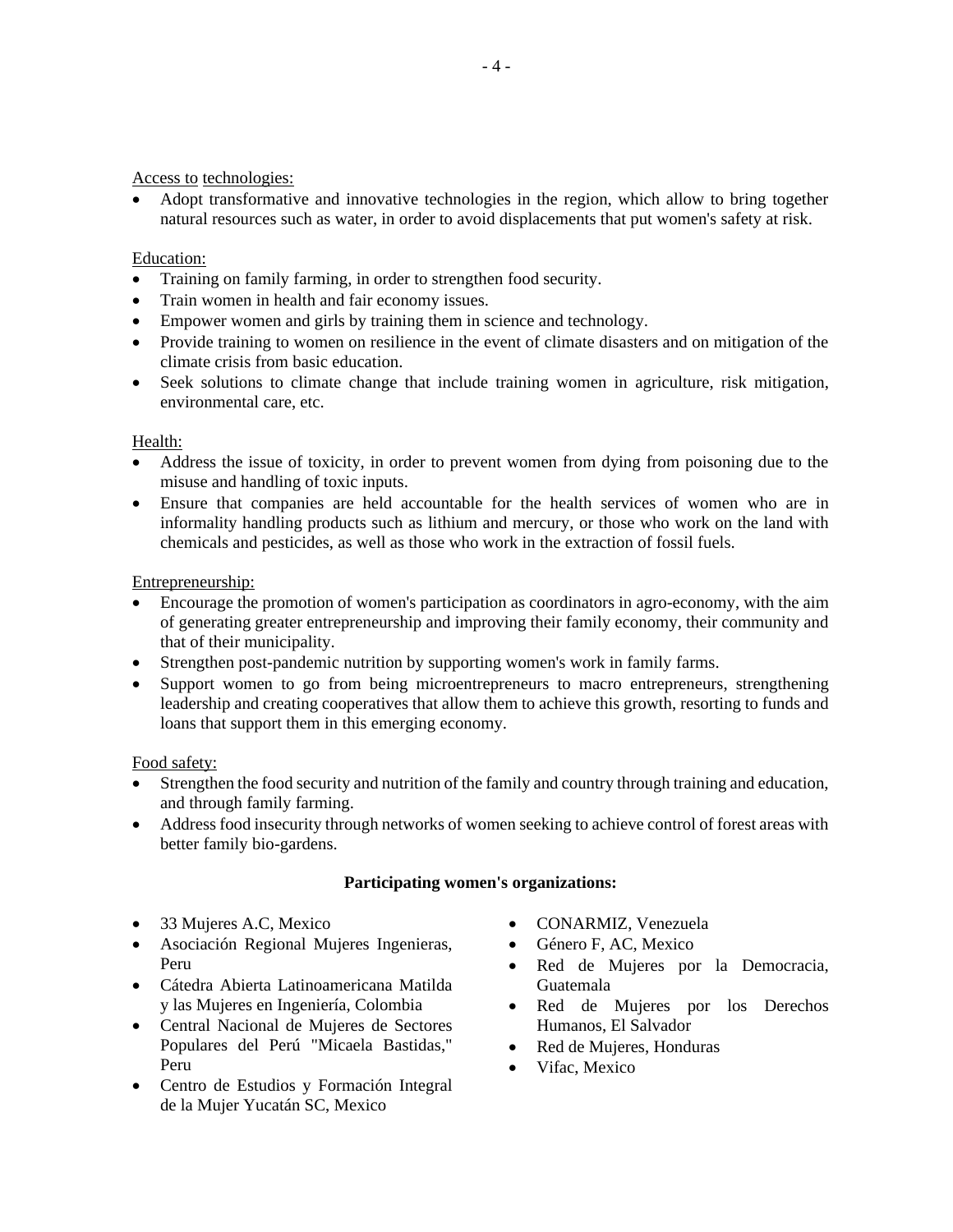# **Digital Transformation**

# Access to technology:

- Provide free adequate infrastructure and good quality connectivity throughout the national territory.
- Fund women and girls so they can get smart devices that allow them to take advantage of the use of technology.
- Promote accessible technologies and improve access to people with disabilities.
- Facilitate access to digital platforms and tools for people without mobile equipment.
- Ensure access to energy for digital device connectivity.

# Health:

• Improve operational standards with a focus on the impact on women's health (e.g. antennas, cancer and other diseases).

## Education:

- Ensure Digital Literacy in women and girls, so that they can take advantage of new technologies.
- Establish a government-society-community alliance to combat Digital Illiteracy in contexts of poverty.
- Provide vocational guidance in High Schools so that young people can move on to STEM (Science, Technology, Engineering and Mathematics) careers.
- Implement campaigns to make the STEM world visible to contribute to the inclusion of women in this area. This campaign should raise awareness about gender, family, school, and work stereotypes.
- Seek gender parity in government-funded research.

# Cybersecurity:

- Provide appropriate safety and protection to women and girls in cyberspace, particularly against violence, trafficking, grooming, etc.
- Create and/or strengthen mechanisms for women to access cybersecurity tools for their businesses and the care of their physical autonomy.
- Generate safe spaces in cloud networks, regulating aspects of digital violence, establishing framework policies and regulations to mitigate violence in digital spaces, facilitating reporting mechanisms, promoting rights for women at all ages and established jobs.
- Generate policies to prevent, address, punish and eradicate digital violence, for the protection of women.
- Facilitate parental control of technologies for the prevention of harassment, pornography, blackmail, etc.

#### Public policies:

- Create a fund aimed at covering digital services to the most vulnerable social groups, financed with 2% of the collection of ICT companies.
- Creation of a regional repository of initiatives for social and behavioral change related to digital transformation.
- Create and/or strengthen the mechanisms of permanent dialogue between government and civil society aimed at encouraging participation to strengthen the creation of public policies aimed at digital transformation.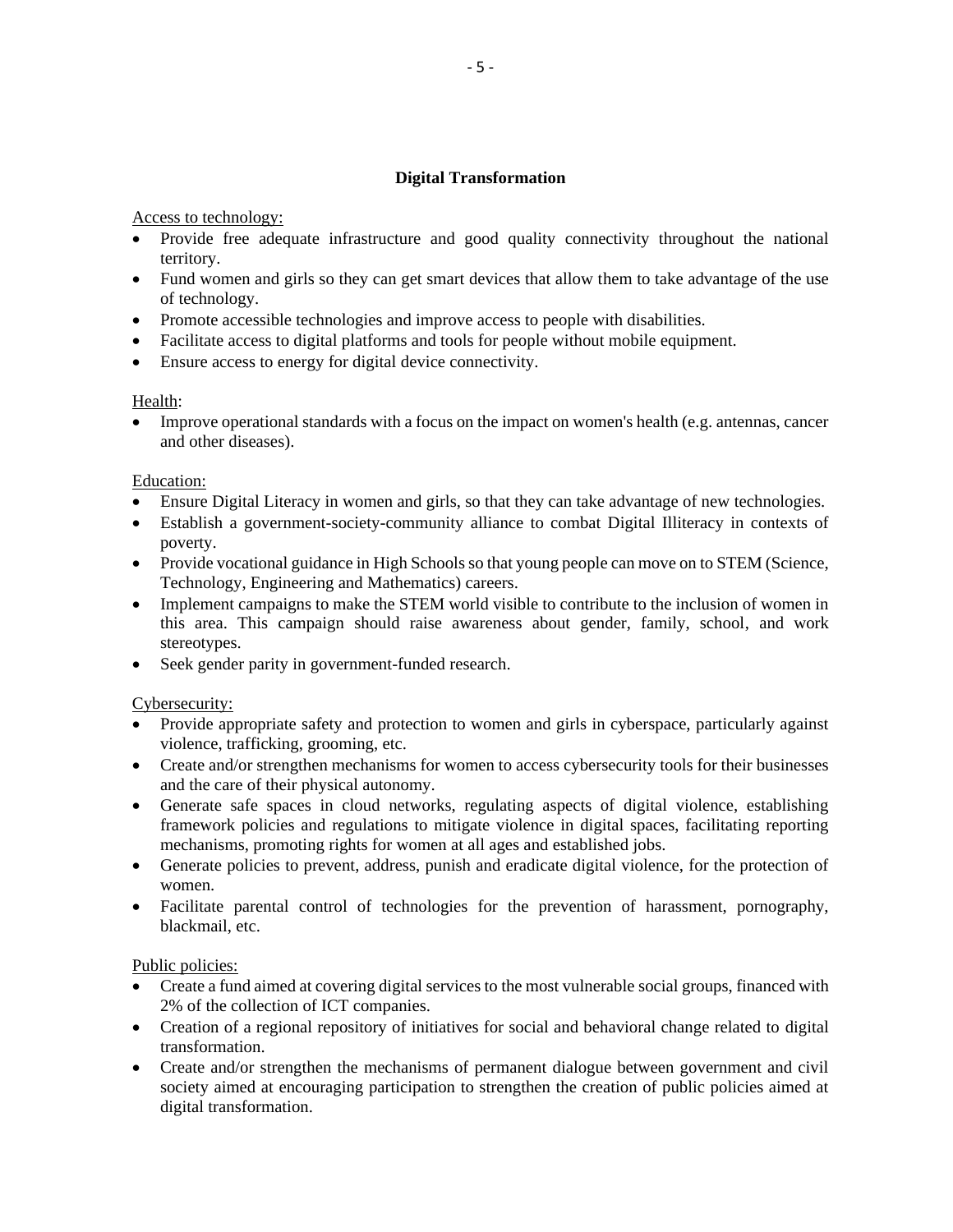- Ensure the inclusion and participation of young people in public policy dialogues aimed at reducing the digital divide.
- Encourage women's organizations to include the issue of digital transformation within their equality plans.

## Empowerment:

- Encourage the participation of women in the technology market, micro, small and medium enterprises.
- Prioritize public purchases from female-led technology companies.
- Make female leaders visible so that they can be an example for the new generations.

# Intersectional approach:

- Reduce digital gaps for women, in an intersectional way, including the different inequalities that women go through (sexual orientations, gender identity/expression, age, disabilities, ethnicity, race, migratory and socioeconomic status).
- Promote the linking of girls and women in vulnerable situations with an intersectional analysis (disability, illness, poverty, indigenous people) in training and decision-making.

## **Participating women's organizations:**

- 33 Mujeres A.C, Mexico
- Asociación Nacional Cívica Femenina (ANCIFEM), Mexico
- Asociación Regional Mujeres Ingenieras, Peru
- Cátedra Abierta Latinoamericana Matilda y las Mujeres en Ingeniería, Colombia
- CEDAW Committee of Trinidad and Tobago, Trinidad and Tobago
- Central Nacional de Mujeres de Sectores Populares del Perú "Micaela Bastidas", Peru
- Centro de Estudios y Formación Integral de la Mujer Yucatán SC, Mexico
- Centro Ecuatoriano de Desarrollo Alternativo (CEDEAL), Ecuador
- Corporación Caribe Afirmativo, Colombia
- Moflim, Peru
- Mujer Libertad A.C., Mexico
- PROLIDER, Dominican Republic
- Red de Mujeres por los Derechos Humanos, El Salvador
- Red de Mujeres, Honduras
- VIFAC, Mexico

#### **Democratic Governance**

Women's access and participation:

- Implement temporary special measures to establish quotas of 30% for elective positions for women.
- Incorporate the participation of women with disabilities and promote their access to public office.
- Promote the political leadership of women in decision-making positions, ensuring that they hold the first positions in the lists of allocation of seats.
- Promote affirmative action that serves for the participation in public office of LGBTQ+ women
- Assign policies with a labeled budget allocation for the incorporation of measures at all levels of government, conciliation, care, and co-responsibility to guarantee the social and political participation of women.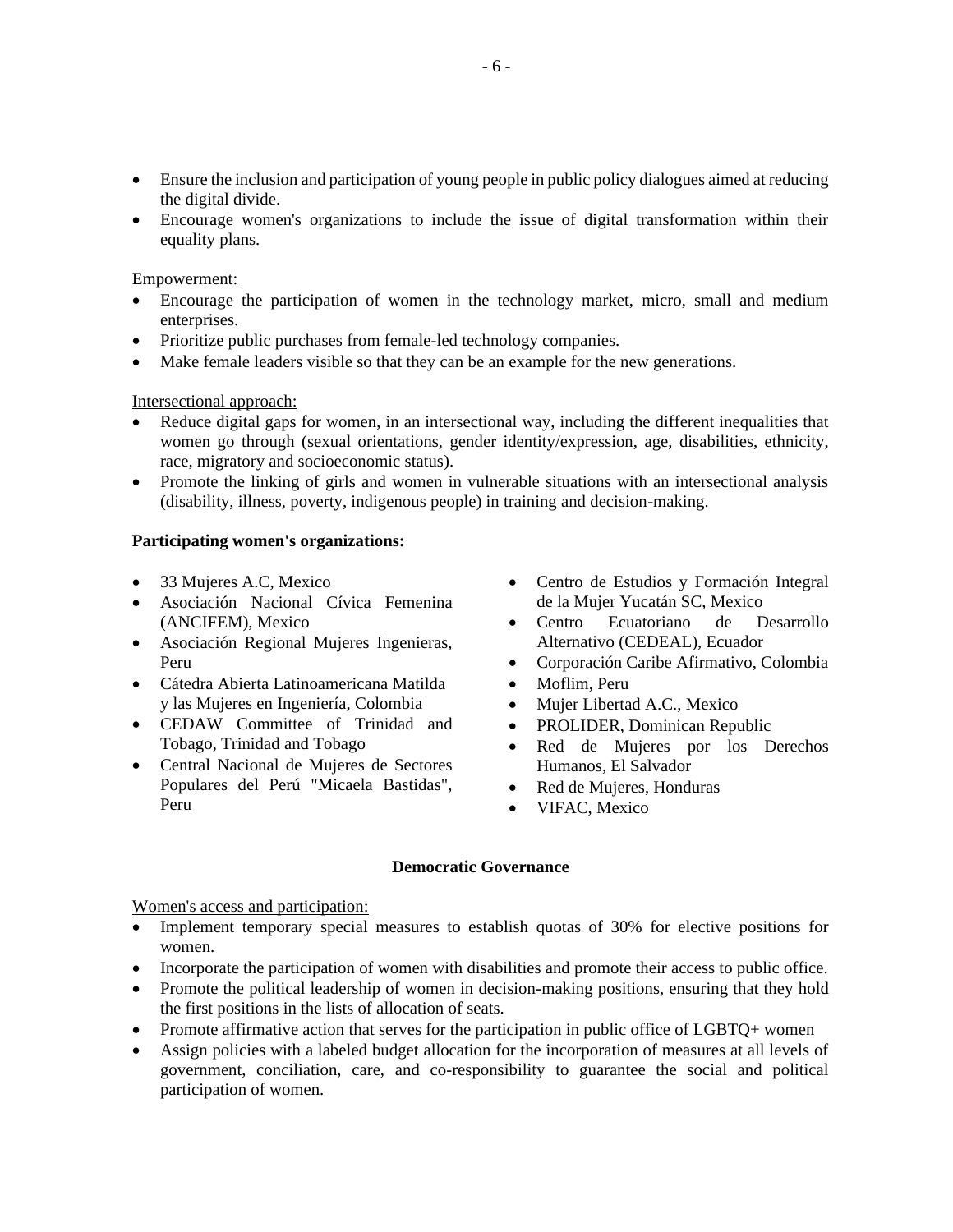- Review laws that exclude people from political and private office based on their sexual orientation and gender identity.
- Ensure protection mechanisms in the exercise of political power against the violation of women's rights and political violence by strengthening the democracies of the Americas with their participation.

Electoral processes:

- Ensure the participation of women in electoral processes, seeking to be an equal participation between men and women, because this is a product of inequality of opportunities, educational deficiencies and unawareness of our rights.
- Seek mechanisms so that the institutions in charge of electoral processes (Electoral Tribunals) can guarantee that illicit financing does not permeate political campaigns.
- Seek that political parties ensure women's effective access to participation in elections, under the same conditions as men. Given that the results obtained in the last electoral processes show that the incorporation and participation of women in public offices is still minimal, when it comes to positions of greater responsibility and decision-making.
- Promote greater participation of women in electoral observation procedures, from a gender perspective.

Rights and freedoms:

- Guarantee and respect the rights and freedoms of association and expression, respecting the free exercise of independent journalism, actions of human rights defenders and independent judges.
- Integrate multisectoral roundtables to review progress of the Peace Agreements in terms of progress and women's rights.

International agreements:

- Ratify ILO Convention-190 on Violence and Harassment in the Workplace by September 2023.
- Review non-compliance with existing Inter-American conventions against racism and discrimination.
- Develop and implement laws and policies that prohibit violence against women, specifically in politics in accordance with existing international and inter-American conventions.

Legislation:

• Create citizen observatories to review those existing laws are implemented with a gender perspective, and apply sanctions in case such laws are implemented without such a perspective.

Transparency and open government:

- Adopt codes of ethics by political parties to engage with practices and behaviors such as transparency, integrity, etc.
- Establish measures to implement a model of government, justice and open parliament that guarantees citizen participation in decision-making processes and implementation of public policies.
- Allow citizen surveillance as a mechanism to ensure the involvement of citizens in local participatory processes, to enable their access to their citizen and political rights.
- Encourage transparency in such a way that women can access decision-making spaces.